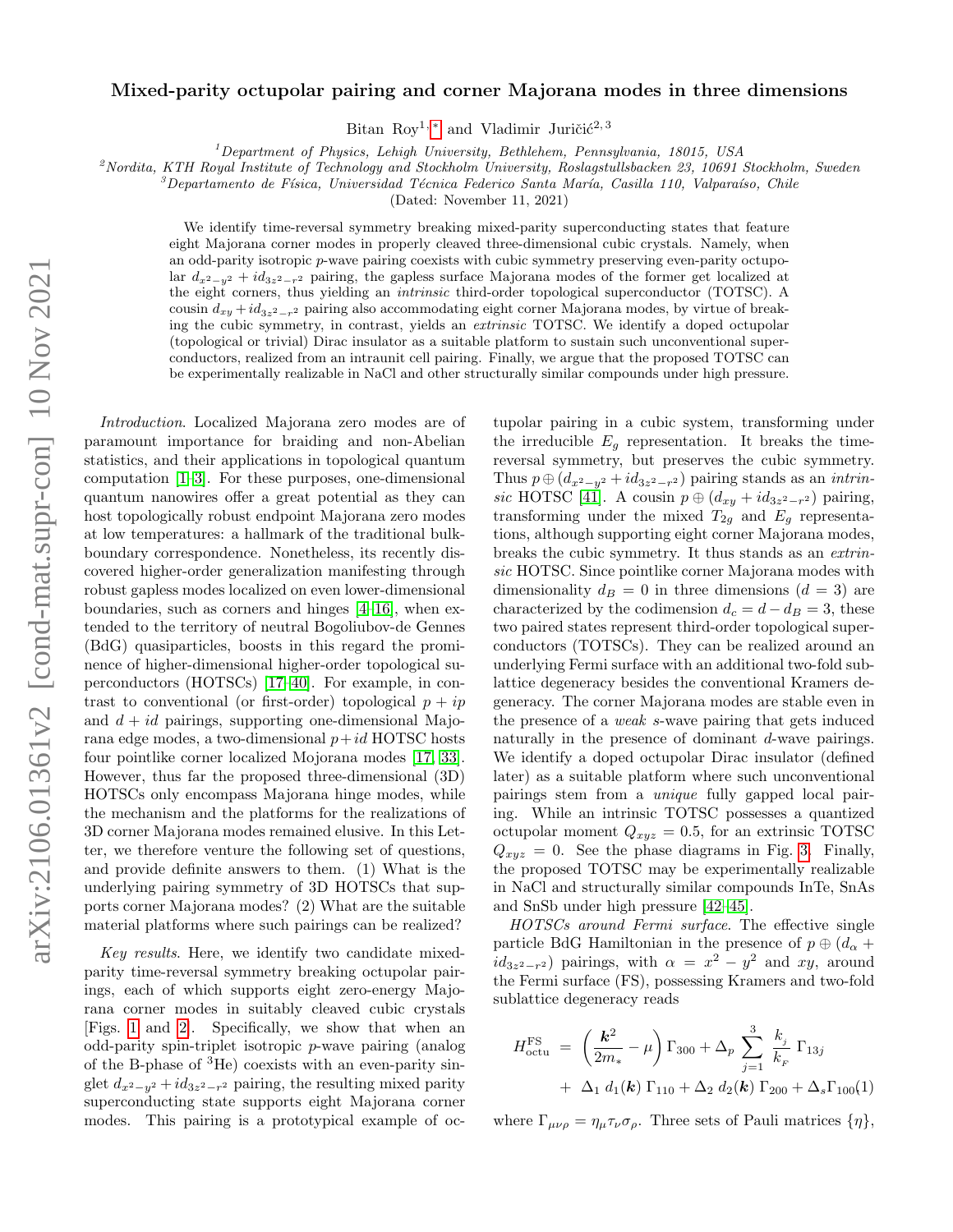$\{\tau\}$ , and  $\{\sigma\}$  respectively act on the Nambu or particlehole, sublattice, and spin or Kramers indices,  $m_*$  is the effective mass,  $\mu$  is the chemical doping, and  $k_F$  is the Fermi momentum. Throughout we consider  $m_*, \mu > 0$ , such that the pairing of sharp normal state quasiparticles takes place around a Fermi surface. We are then in the weak-coupling regime. The triplet  $p$ -wave pairing with amplitude  $\Delta_p$  is odd under parity  $k \to -k$ , while it preserves the time-reversal symmetry. The two components of the cubic d-wave pairings (with explicit forms defined below) are even under parity, i.e.,  $d_{1,2}(-\mathbf{k}) = d_{1,2}(\mathbf{k})$ . But the component  $d_2(\mathbf{k})$  is odd under the reversal of time, generated by  $\mathcal{T} = \Gamma_{002} \mathcal{K}$ , where K is the complex conjugation and  $\mathcal{T}^2 = -1$ . In addition, we also include an s-wave pairing with amplitude  $\Delta_s$ , which preserves the time reversal symmetry and gets naturally induced in the presence of a d-wave pairing, as both pairing channels are even under parity. The above effective single particle Hamiltonian enjoys the particle-hole symmetry, generated by the antiunitary operator  $\Theta = \Gamma_{202} \mathcal{K}$  with  $\Theta^2 = +1$  and  $\Theta H_{\text{octu}}^{\text{FS}} \Theta^{-1} = -H_{\text{octu}}^{\text{FS}}$ .

In the absence of  $d$ - and s-wave pairings,  $H_{\text{octu}}^{\text{FS}}$  describes a fully gapped isotropic odd-parity p-wave pairing (class DIII). As such, it supports two copies of gapless Majorana states on all six surfaces of a cubic crystal, irrespective of its specific cut [\[46\]](#page-4-11). When only the dwave pairings are included, all the matrices appearing in  $H_{\text{octu}}^{\text{FS}}$  mutually anticommute. Since then  $H_{\text{octu}}^{\text{FS}}$  involves six mutually anticommuting matrices, their minimal dimensionality has to be eight, which in turn demands an additional two-fold sublattice degeneracy of the Fermi surface. We now address the role of the d-wave pairings for the realization of Majorana corner modes.

Intrinsic TOTSC. From five possible cubic d-wave pairings, one can construct only one combination with

$$
d_1(\mathbf{k}) = \frac{\sqrt{3}}{2k_F^2}(k_x^2 - k_y^2), \ \ d_2(\mathbf{k}) = \frac{1}{2k_F^2}(2k_z^2 - k_x^2 - k_y^2) \ \ (2)
$$

that preserves the cubic symmetry, but breaks the timereversal symmetry. The resulting  $d_{x^2-y^2} + id_{3z^2-r^2}$  state is an octupolar pairing and supports eight Majorana-Weyl nodes at  $\pm k_x = \pm k_y = \pm k_z = k_F/\sqrt{3}$  (in the absence of other superconducting orders). Even though both d-wave components transform under the irreducible doublet  $E_q$  representation of the cubic or  $O_h$  point group, their amplitudes in Eq. [\(1\)](#page-0-0) are set to be different, since these two pairings cannot be transformed into each other by an arbitrary SO(3) rotation. Nonetheless, their transition temperatures are the same, as expected [\[47,](#page-4-12) [48\]](#page-5-0).

In the presence of such octupolar pairing, the gapless surface states of the isotropic p-wave pairing get partially gapped, since all the involved matrices in Eq. [\(1\)](#page-0-0) then mutually anticommute. In other words, the  $d_{x^2-y^2}$  +  $id_{3z^2-r^2}$  pairing acts as a mass for gapless surface Majorana fermions of the p-wave superconductor. However,



<span id="page-1-0"></span>FIG. 1: (a) Eigenvalue spectra  $(E_n)$  for an intrinsic TOTSC, realized around a Fermi surface, on a cubic lattice. Inset: Eight near (due to finite system size) zero-energy corner modes (red dots), well separated from nearby bulk states (black dots). (b) Local density of states for the zero energy states in (a), displaying sharp localization around the corners in the  $\langle 111 \rangle$  directions. These results remain qualitatively unchanged in the presence of a small s-wave component, and for the local pairing shown in Eq. [\(7\)](#page-3-1) in an octupolar (topological or trivial) Dirac insulator (doped or undoped) [\[46\]](#page-4-11). The linear dimension of the system is  $L = 10$  in each direction, and  $t_1 = t_0 = \Delta_1 = \Delta_2 = m_0/2 = 1$  and  $\Delta_s = 0$  in Eq. [\(5\)](#page-2-1).

such a BdG Wilson-Dirac mass vanishes along the highsymmetry eight body-diagonal  $\langle 111 \rangle$  directions. As a result, the surface states of isotropic p-wave pairing are left gapless only at eight corners of a cubic crystal cleaved so that they are placed at  $(\pm 1, \pm 1, \pm 1)L/2$ , where L is the linear dimension of the system in each direction, see Fig. [1.](#page-1-0) The resulting  $p \oplus (d_{x^2-y^2}+id_{3z^2-r^2})$  pairing therefore stands as an intrinsic TOTSC that supports eight zero-energy Majorana corner modes. On the other hand, when  $\Delta_2 = 0$ , the xy surfaces and four hinges along the z direction host gapless Majorana modes, and we realize a second-order topological superconductor [\[46\]](#page-4-11).

Extrinsic TOTSC. Another octupolar pairing with

<span id="page-1-1"></span>
$$
d_1(\mathbf{k}) = \frac{\sqrt{3}}{k_F^2} (k_x k_y), \quad d_2(\mathbf{k}) = \frac{1}{2k_F^2} (2k_z^2 - k_x^2 - k_y^2) \quad (3)
$$

that also supports eight Majorana Weyl nodes at √ √ √ √  $(\pm \sqrt{2}, 0, \pm 1)k_F/\sqrt{3}$  and  $(0, \pm \sqrt{2}, \pm 1)k_F/\sqrt{3}$  (in the absence of any other pairings), partially gaps out the surface Majorana modes of the isotropic  $p$ -wave superconductor. Such an octupolar pairing leaves eight corners gapless, which, as dictated by the  $d_{xy}$  pairing component in Eq. [\(3\)](#page-1-1), are pinned at the four side centers on each of the two xy planes in real space, see Fig. [2.](#page-2-0) The above two components of the d-wave pairings respectively transform under the  $T_{2g}$  and  $E_g$  representations, thereby breaking the cubic symmetry and the corresponding two amplitudes in Eq. [\(1\)](#page-0-0) are generically different. The resulting mixed-parity  $p \oplus (d_{xy} + id_{3z^2-r^2})$  pairing then stands as an extrinsic TOTSC. Once again if we switch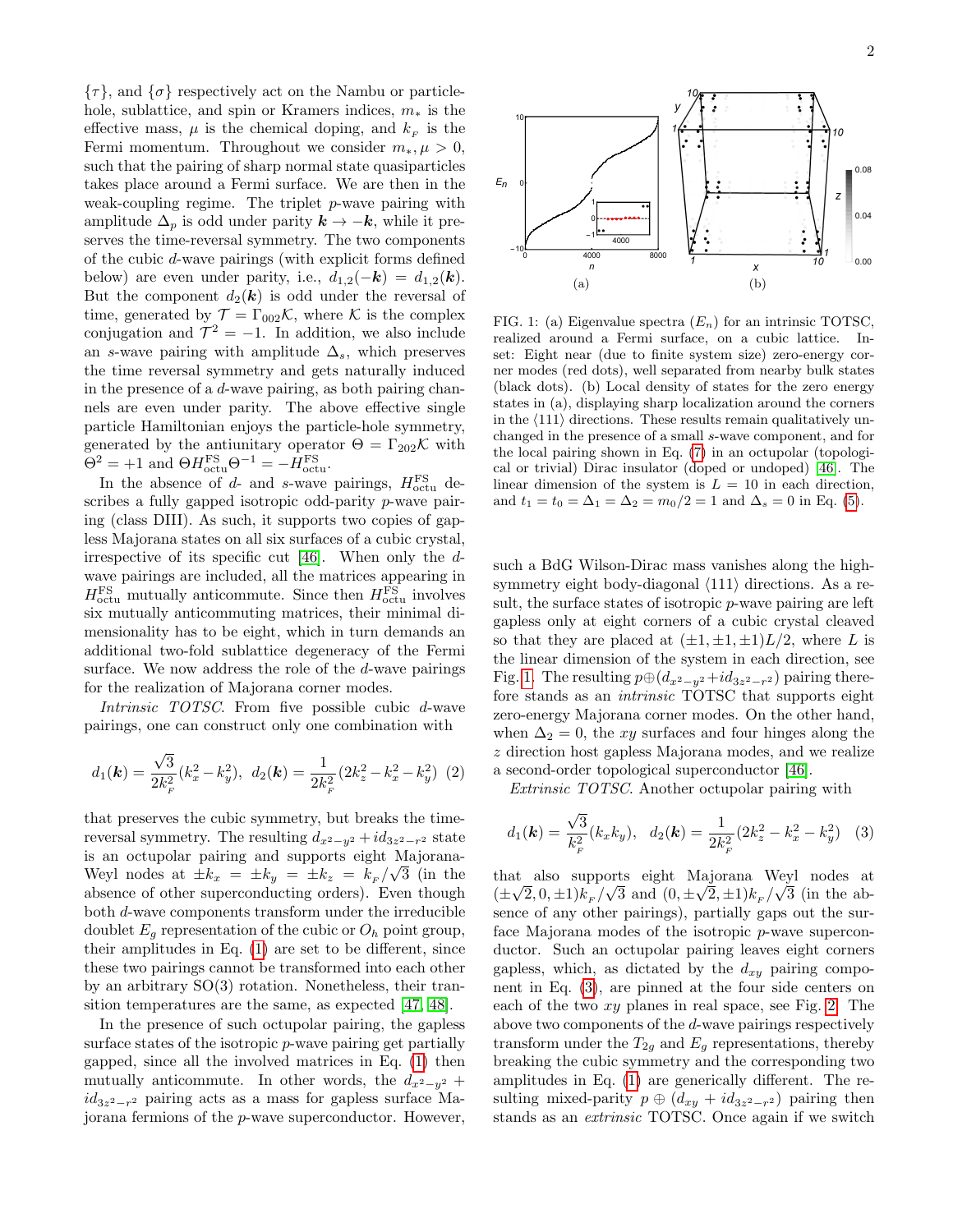

<span id="page-2-0"></span>FIG. 2: (a) Eigenvalue spectra  $(E_n)$  for an extrinsic TOTSC, realized around a Fermi surface, on a cubic lattice (dashed cube), cleaved in such a way (solid cube) that eight corners are now placed at the four side centers on each of the two  $xy$  planes. Inset: Eight near zero-energy corner modes (red dots), well separated from nearby bulk states (black dots). (b) Local density of states for the zero-energy states, displaying sharp corner localization. These results remain qualitatively unchanged in the presence of a small s-wave component, and for the local pairing shown in Eq. [\(7\)](#page-3-1) in an octupolar Dirac material [\[46\]](#page-4-11). The linear dimensions of the system are  $L_x =$ 13,  $L_y = 13$ , and  $L_z = 10$  in the x, y and z directions, respectively. The parameter values are the same as in Fig. [1.](#page-1-0)

off the  $d_{3z^2-r^2}$ -wave pairing, a second-order topological superconductor is realized [\[46\]](#page-4-11).

Induced s-wave pairing. Now we address the impact of the induced s-wave component on the fully gapped TOTSC. For a small amplitude of such parasitic s-wave pairing the spectra of BdG quasiparticles remain fully gapped, and the system continues to support eight localized corner Majorana modes [\[46\]](#page-4-11). However, beyond a critical amplitude of the s-wave pairing, which for the intrinsic (int) and extrinsic (ext) TOTSCs are respectively

$$
\Delta_s^{*,\text{int}} = \Delta_p, \quad \Delta_s^{*,\text{ext}} = \sqrt{\Delta_p^2 + \Delta_1^2/3} \,, \tag{4}
$$

the fully gapped paired state becomes topologically trivial and thus no longer supports corner modes.

Lattice model and numerical results. To anchor the above outlined key results, next we perform a numerical analysis on a cubic lattice. The lattice-regularized Hamiltonian corresponding to Eq. [\(1\)](#page-0-0), which, pending the representation of the  $\Gamma$  matrices, also describes the octupolar Dirac insulator (defined below) and the realization of the TOTSC therein, reads [\[49\]](#page-5-1)

$$
H_{\text{octu}}^{\text{lat}} = t_1 \sum_{j=1,2,3} \sin(k_j a) \Gamma_j + \Gamma_4 m_1^{\text{lat}}(\mathbf{k})
$$

$$
- \Delta_1 \Gamma_5 \sqrt{3} d_1^{\text{lat}}(\mathbf{k}) - \Delta_2 \Gamma_6 d_2^{\text{lat}}(\mathbf{k}) + \Delta_s \tilde{\Gamma}. \tag{5}
$$

Here *a* is the lattice spacing and  $m_1^{\text{lat}}(\mathbf{k}) = m_0 - 6t_0 +$  $2t_0[\cos(k_xa)+\cos(k_ya)+\cos(k_za)]$  is the first-order Dirac

mass. For intrinsic and extrinsic TOTSCs  $d_1^{\text{lat}}(\mathbf{k}) =$  $\cos(k_x a) - \cos(k_y a)$  and  $\sin(k_x a) \sin(k_y a)$ , respectively, while  $d_2^{\text{lat}}(\mathbf{k}) = 2\cos(k_z a) - \cos(k_x a) - \cos(k_y a)$  in both cases. Here  $j = 1, 2$  and 3 correspond to x, y and z, respectively. Comparing with Eq. [\(1\)](#page-0-0), we find the following correspondences among the matrices  $\Gamma_i = \Gamma_{13i}$ for  $j = 1, 2, 3, \Gamma_4 = \Gamma_{300}, \Gamma_5 = \Gamma_{110}, \Gamma_6 = \Gamma_{200}$  and  $\tilde{\Gamma} = \Gamma_{100}$ . When expanded around the  $\Gamma = (0, 0, 0)$ point of the cubic Brillouin zone, for example,  $H_{\text{octu}}^{\text{lat}}$ takes the form of  $H_{\text{octu}}^{\text{FS}}$  with  $m_* = (2t_0 a^2)^{-1}$ ,  $\mu = m_0$ ,  $k_F = a^{-1}$ , and  $\Delta_p = t_1$ . We implement the above tight binding model on a cubic lattice with open boundary condition and numerically diagonalize it for different cuts of the crystal. The results are displayed in Figs. [1](#page-1-0) and [2.](#page-2-0) Eight zero energy Majorana corner modes are found when  $0 < m_0/t_0 < 12$ . On the other hand, for  $m_0/t_0 < 0$  and  $m_0/t_0 > 12$ , the paired state is topologically trivial [\[46\]](#page-4-11). In the following, we identify the octupolar Dirac insulator as a suitable platform for the realization of the TOTSC and the corresponding Majorana corner modes.

Octupolar Dirac insulators. The lattice model for an octupolar Dirac insulator takes the form shown in Eq. [\(5\)](#page-2-1) when  $\Delta_s = 0$ , with eight-component mutually anticommuting Hermitian Γ matrices now given by  $\Gamma_i = \beta_1 \tau_1 \sigma_i$ for  $j = 1, 2, 3, \Gamma_4 = \beta_1 \tau_3 \sigma_0, \Gamma_5 = \beta_1 \tau_2 \sigma_0, \text{ and } \Gamma_6 =$  $\beta_2\tau_0\sigma_0$ . Three sets of Pauli matrices  $\{\sigma\},\{\tau\}$  and  $\{\beta\}$ respectively act on the spin  $(\uparrow, \downarrow)$ , parity  $(\pm)$  and sublattice (A,B) indices. The Hamiltonian is invariant under a composite  $\mathcal{PT}$  symmetry, where  $\mathcal{T} = (\beta_0 \tau_0 \sigma_2) \mathcal{K}, \mathcal{P} =$  $\beta_1 \tau_3 \sigma_0$ , and under P:  $k \to -k$ . Here T and P respectively play the role of time-reversal and parity operators, with  $({\cal T}{\cal P})^2 = -1$ . Furthermore, the Hamiltonian is invariant under an additional parity operator  $\mathcal{P}' = \beta_2 \tau_1 \sigma_0$ and  $\mathcal{P}'$  :  $k \rightarrow -k$ , and enjoys a unitary particle-hole or chiral symmetry, generated by  $\Gamma_7 = \beta_3 \tau_0 \sigma_0$ . Even though the above model for  $0 < m_0/t_0 < 12$  supports a topological octupolar insulator with charged corner modes, here we consider the trivial regimes,  $m_0/t_0 < 0$ and  $m_0/t_0 > 12$ . The normal state then does not support any topological boundary modes. Therefore, the appearance of Majorana bound states can solely be attributed to pairing, which we discuss next.

To select the pairing realizing the TOTSC in an octupolar insulator, we first notice that the system supports 28 (the number of purely imaginary eight-component Hermitian matrices) local (onsite or intra-unit) cell pairings, due to the Pauli exclusion principle. To capture all the pairings in a unified framework we Nambu-double the original eight-component spinor, and absorb the unitary part of the time-reversal operator  $(\mathcal{T})$  in the hole part of the Nambu spinor. In such a basis the octupolar Dirac insulator takes the form shown in Eq. [\(5\)](#page-2-1), with sixteen-dimensional  $\Gamma$  matrices taking the explicit forms

<span id="page-2-1"></span>
$$
\Gamma_1 = \eta_3 \beta_1 \tau_1 \sigma_1, \ \Gamma_2 = \eta_3 \beta_1 \tau_1 \sigma_2, \ \Gamma_3 = \eta_3 \beta_1 \tau_1 \sigma_3, \n\Gamma_4 = \eta_3 \beta_1 \tau_3 \sigma_0, \ \Gamma_5 = \eta_0 \beta_1 \tau_2 \sigma_0, \ \Gamma_6 = \eta_0 \beta_2 \tau_0 \sigma_0.
$$
 (6)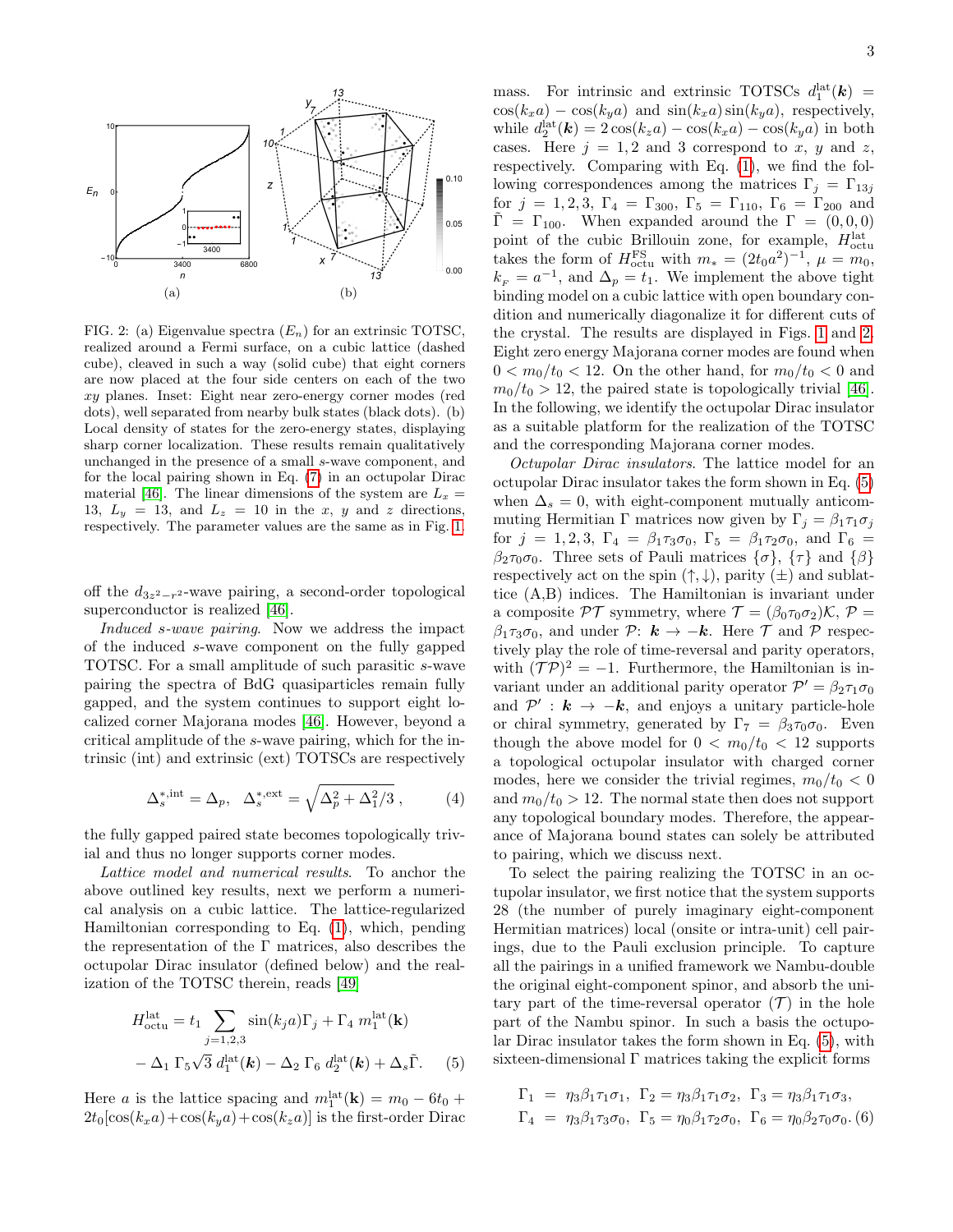The chemical potential term is given by  $-\mu(\eta_3\beta_0\tau_0\sigma_0)$ .

A local pairing (with a constant amplitude) supporting Majorana corner modes satisfies the following algebraic constraints. It anticommutes with the Dirac kinetic energy (proportional to  $t_1$ ) and *commutes* with the firstorder Dirac mass [\[50\]](#page-5-2). The paired state then represents a fully gapped topological pairing with two-dimensional dispersive massless Majorana modes occupying all six surfaces of a cubic crystal, when  $\Delta_1 = \Delta_2 = 0$ . In addition, the paired state must also simultaneously anticommute with two higher-order Wilson-Dirac insulating masses (proportional to  $\Gamma_5$  and  $\Gamma_6$ ), such that surface states get partially gapped, leaving eight corners gapless. Only one pairing satisfies all these constraints [\[46\]](#page-4-11), for which the effective single-particle Hamiltonian is

<span id="page-3-1"></span>
$$
H_{\text{octu}} = \Delta \left( \eta_1 \cos \phi + \eta_2 \sin \phi \right) \beta_1 \tau_1 \sigma_0, \tag{7}
$$

where  $\phi$  is the U(1) superconducting phase and  $\Delta$  is the pairing amplitude. This pairing is a spin-singlet, but mixes even and odd parity bands, and two sublattices. We numerically diagonalize  $H_{\text{octu}}^{\text{lat}}$  corresponding to the octupolar insulator in the presence of this pairing and find the eight zero-energy corner Majorana modes in a cubic system, cleaved according to the chosen form of  $d_1^{\text{lat}}(\mathbf{k})$ , similar to Figs. [1](#page-1-0) and [2,](#page-2-0) thus yielding a TOTSC. If, on the other hand, we set  $\Delta_2 = 0$ , the same paired state corresponds to a second-order topological superconductor with gapless hinge modes along the z direction and surface states occupying the  $xy$  surfaces [\[46\]](#page-4-11).

These observations can be supported by projecting the above local pairing onto the Fermi surface using the band basis of the single-particle Hamiltonian in Eq. [\(5\)](#page-2-1), and neglecting the interband pairing components. The reduced Hamiltonian (after a suitable global unitary rotation) assumes the form of  $H_{\text{octu}}^{\text{FS}}$  in Eq. [\(1\)](#page-0-0), when expanded around the  $\Gamma$  or  $R$  point of the Brillouin zone. Furthermore, with appropriate choices of the insulating mass form factor  $d_1^{\text{lat}}(\mathbf{k})$  the same local pairing from Eq. [\(7\)](#page-3-1) yields either intrinsic or extrinsic TOTSC [\[46\]](#page-4-11). Therefore, the local pairing  $H_{\text{octu}}$  imposes a nontrivial octupolar topology when projected onto the Fermi surface, in spite of the parent insulating phase being trivial. These conclusions remain qualitatively unchanged when the normal state is a topological octupolar insulator.

Topological invariant. Intrinsic and extrinsic TOTSCs can be distinguished besides by symmetry, also in terms of a bulk topological invariant, the octupolar moment  $Q_{xyz}$  [\[51–](#page-5-3)[53\]](#page-5-4). To extract  $Q_{xyz}$ , we treat holelike excitations as independent particlelike excitations and compute

$$
n = \text{Re}\left[-\frac{i}{2\pi}\text{Tr}\left(\ln\left\{U^{\dagger}\exp\left[2\pi i\sum_{\mathbf{r}}\hat{q}_{xyz}(\mathbf{r})\right]U\right\}\right)\right],\tag{8}
$$

where  $\hat{q}_{xyz}(\mathbf{r}) = xyz\hat{n}(\mathbf{r})/L^3$ ,  $\hat{n}(\mathbf{r})$  is the number operator at  $\mathbf{r} = (x, y, z)$  of a periodic cubic system of linear dimen-



<span id="page-3-0"></span>FIG. 3: Phase diagrams of TOTSCs (always supporting eight corner Majorana modes) for (a) lattice regularized BdG Hamiltonian and (b) local pairing in Eq. [\(7\)](#page-3-1) in an octupolar Dirac insulator for  $t_1 = 1$ . For intrinsic (extrinsic) TOTSC  $Q_{xyz} = 0.5$  (0.0). Trivial pairing does not support any corner modes and  $Q_{xyz} = 0$  therein. In (a)  $\Delta_1 = \Delta_2 = \Delta$ , while in (b)  $\Delta_1 = \Delta_2 = 1.0$  and  $\Delta$  denotes amplitude of the local pairing in Eq. [\(7\)](#page-3-1). The octupolar Dirac insulator is topological (trivial) for  $0 < m_0/t_0 < 12$  ( $m_0/t_0 < 0$  and  $m_0/t_0 > 12$ ).

sion  $L$  in each direction, and  $U$  is constructed by columnwise arranging the eigenvectors for the negative energy states. The octupolar moment is defined as  $Q_{xyz}$  =  $n-n_{\rm al}$  (modulo 1), where  $n_{\rm al} = (1/2) \sum_{\bf r} xyz/L^3$  represents  $n$  in the atomic limit and at half filling. We compute  $Q_{xyz}$  for the lattice regularized BdG Hamiltonian and the local pairing in an octupolar Dirac insulator [Eqs. [\(5\)](#page-2-1) and [\(7\)](#page-3-1)], which depending on the form factor  $d_1^{\text{lat}}(\mathbf{k})$  yields intrinsic or extrinsic TOTSC. While the octupolar moment is quantized  $Q_{xyz} = 0.5$  in an intrinsic TOTSC,  $Q_{xyz} = 0$ in an extrinsic TOTSC. In terms of the corner modes and  $Q_{xyz}$ , we construct cuts of the phase diagram for intrinsic and extrinsic TOTSCs in Fig. [3.](#page-3-0)

Summary and discussions. We show that time-reversal symmetry breaking mixed parity octupolar  $p \oplus (d_{\alpha} +$  $id_{3z^2-r^2}$ ) pairing supports eight corner localized Majorana modes in properly cleaved cubic crystals [Figs. [1](#page-1-0) and [2\]](#page-2-0). There are two such orders, representing intrinsic (for  $\alpha = x^2 - y^2$ ) and extrinsic (for  $\alpha = xy$ ) TOTSCs. The corner modes can be detected by scanning tunneling microscopy, for example. We furthermore identify a doped octupolar (topological or trivial) Dirac insulator as the suitable material platform where such superconducting order can arise from local or on-site Cooper pairs. Remarkably, among all possible local pairings in this system, the unique pairing supporting the Majorana corner modes is also energetically most favored over a wide range of  $m_0/t_0$ , covering both topological and trivial Dirac insulating phases in the normal state [\[46\]](#page-4-11). In addition, the TOTSC and its associated corner modes remain stable in the presence of a weak induced s-wave pairing.

Presently, NaCl is the only known candidate material for octupolar topological Dirac insulator [\[54\]](#page-5-5) and it may be a superconductor under pressure with transition tem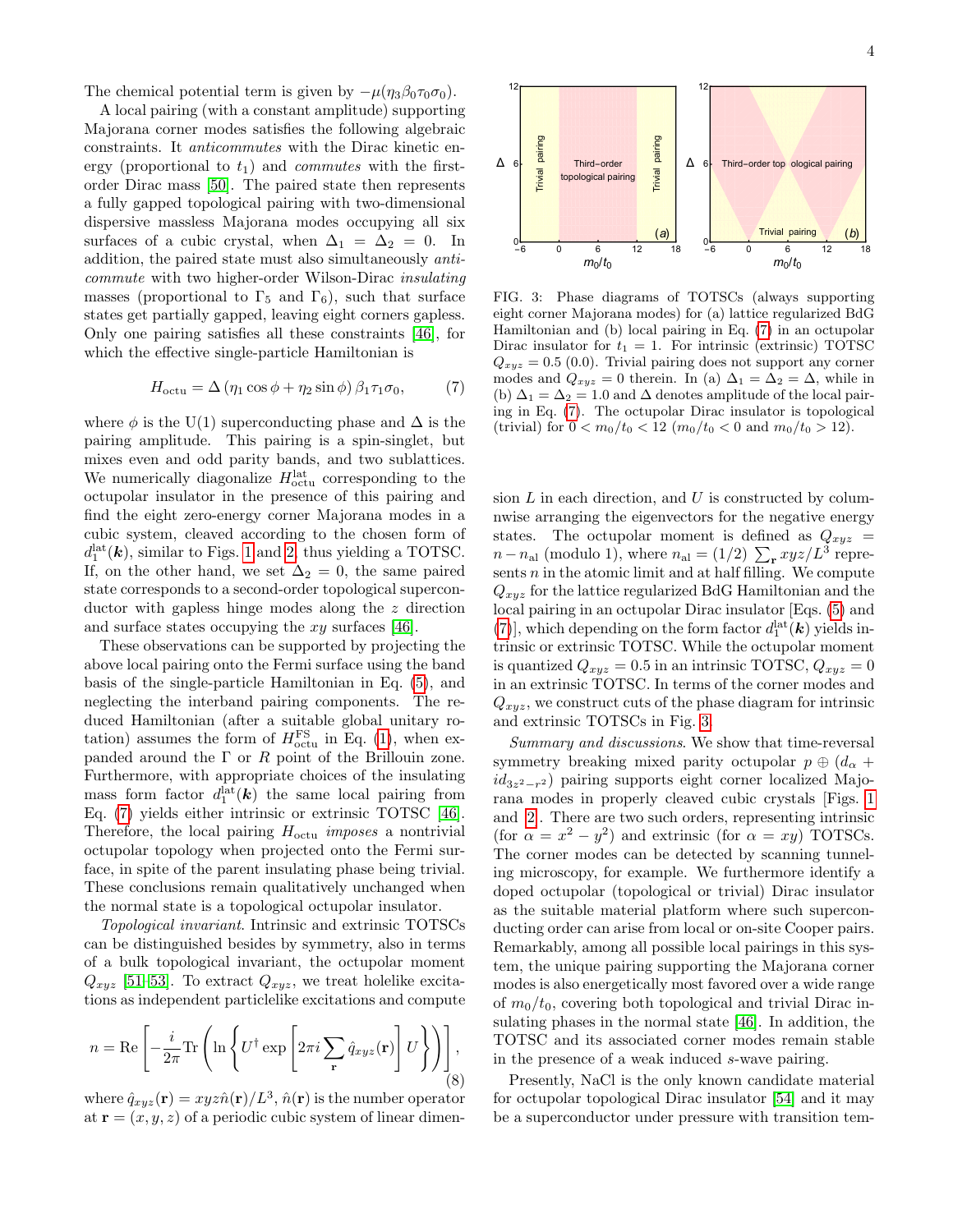perature  $T_c \sim 2\text{-}7K$  [\[42\]](#page-4-9). Nonetheless, structurally analogous binary compounds such as InTe, SnAs and SnSb under high pressure also show superconductivity with  $T_c \sim 1\text{-}3K$  [\[43](#page-4-13)[–45\]](#page-4-10). Given that our analysis suggests that the doped octupolar Dirac insulator does not need to be topological to accommodate TOTSC, which is at the same time energetically most favorable topological pairing in this system [\[46\]](#page-4-11), we expect that te topological nature of superconductivity in these materials will be scrutinized more thoroughly in the future. Our proposal should also stimulate the search for new octupolar Dirac materials. Indeed, a recent study [\[55\]](#page-5-6) reported possible candidate materials for the realization of the octupolar Dirac insulator in  $Ti<sub>4</sub>XTe<sub>3</sub>$ , with X=Pb, Sn. When doped, these materials will constitute an ideal platform to harbor TOTSCs.

Acknowledgments. B.R. was supported by the startup grant from Lehigh University and thanks András L. Szabó for useful discussions. V.J. acknowledges support of the Swedish Research Council (VR 2019-04735).

Note added. After completing this work we became aware of a study where proximity-induced TOTSC in doped third-order topological insulator with preexisting charged corner modes has been discussed [\[56\]](#page-5-7).

<span id="page-4-0"></span><sup>∗</sup> Corresponding author: bitan.roy@lehigh.edu

- <span id="page-4-1"></span>[1] C. Nayak, S. H. Simon, A. Stern, M. Freedman, and S. Das Sarma, Rev. Mod. Phys. 80, 1083 (2008).
- [2] C. W. J. Beenakker, Annu. Rev. Cond. Mat. Phys. 4, 113 (2013).
- <span id="page-4-2"></span>[3] Y. Oreg and F. von Oppen, Annu. Rev. Cond. Mat. Phys. 11, 397 (2020).
- <span id="page-4-3"></span>[4] W. A. Benalcazar, B. A. Bernevig, and T. L. Hughes, Science 357, 61 (2017).
- [5] W. A. Benalcazar, B. A. Bernevig, and T. L. Hughes, Phys. Rev. B 96, 245115 (2017).
- [6] Z. Song, Z. Fang, and C. Fang, Phys. Rev. Lett. 119, 246402 (2017).
- [7] F. Schindler, Z. Wang, M. G. Vergniory, A. M. Cook, A. Murani, S. Sengupta, A. Y. Kasumov, R. Deblock, S. Jeon, I. Drozdov, H. Bouchiat, S. Guéron, A. Yazdani, B. A. Bernevig, and T. Neupert, Nat. Phys. 14, 918 (2018).
- [8] J. Langbehn, Y. Peng, L. Trifunovic, F. von Oppen, and P. W. Brouwer, Phys. Rev. Lett. 119, 246401 (2017).
- [9] L. Li, M. Umer, and J. Gong, Phys. Rev. B 98, 205422 (2017).
- [10] D. Călugăru, V. Juričić, and B. Roy, Phys. Rev. B 99, 041301(R) (2019).
- [11] D. Varjas, A. Lau, K. Pöyhönen, A. R. Akhmerov, D. I. Pikulin, I. C. Fulga, Phys. Rev. Lett. 123, 196401 (2019).
- [12] A. L. Szabó, R. Moessner, and B. Roy, Phys. Rev. B 101, 121301(R) (2020).
- [13] B. Wang, X. Zhou, H. Lin, A. Bansil, Phys. Rev. B 104, L121108 (2021).
- [14] A. C. Tyner, S. Sur, Q. Zhou, D. Puggioni, P. Darancet, J. M. Rondinelli, and P. Goswami, [arXiv:2102.06207](http://arxiv.org/abs/2102.06207)
- [15] Q. Wei, X. Zhang, W. Deng, J. Lu, X. Huang, M. Yan,

G. Chen, Z. Liu, and S. Jia, Nat. Mater. 20, 817 (2021).

- <span id="page-4-4"></span>[16] C.-A. Li, S.-B. Zhang, J. Li, and B. Trauzettel, Phys. Rev. Lett. 127, 026803 (2021).
- <span id="page-4-5"></span>[17] Y. Wang, M. Lin, and T. L. Hughes, Phys. Rev. B 98, 165144 (2018).
- [18] Z. Wu, Z. Yan, and W. Huang, Phys. Rev. B 99, 020508(R) (2019).
- [19] Q. Wang, C.-C. Liu, Y.-M. Lu, and F. Zhang, Phys. Rev. Lett. 121, 186801 (2018).
- [20] T. Liu, J. J. He, and F. Nori, Phys. Rev. B 98, 245413  $(2018)$
- [21] Y. Volpez, D. Loss, and J. Klinovaja, Phys. Rev. Lett. 122, 126402 (2019).
- [22] Z. Yan, Phys. Rev. Lett. **123**, 177001 (2019).
- [23] X. Zhu, Phys. Rev. Lett. **122**, 236401 (2019).
- [24] X.-H. Pan, K.-J. Yang, L. Chen, G. Xu, C.-X. Liu, and X. Liu, Phys. Rev. Lett. 123, 156801 (2019).
- [25] S. A. A. Ghorashi, X. Hu, T. L. Hughes, and E. Rossi, Phys. Rev. B 100, 020509(R) (2019).
- [26] S. Franca, D. V. Efremov, and I. C. Fulga, Phys. Rev. B 100, 075415 (2019).
- [27] B. Roy, Phys. Rev. Research 1, 032048 (2019).
- [28] S.-B. Zhang and B. Trauzettel, Phys. Rev. Research 2, 012018(R) (2020).
- [29] J. Ahn and B.-J. Yang, Phys. Rev. Research 2, 012060 (2020).
- [30] R.-X. Zhang, Y.-T. Hsu, and S. Das Sarma, Phys. Rev. B 102, 094503 (2020).
- [31] S. J. De, U. Khanna, S. Rao, Phys. Rev. B 101, 125429 (2020).
- [32] R. W. Bomantara, Phys. Rev. Research 2, 033495 (2020).
- <span id="page-4-7"></span>[33] B. Roy, Phys. Rev. B **101**, 220506(R) (2020).
- [34] M. Kheirkhah, Z. Yan, Y. Nagai, and F. Marsiglio, Phys. Rev. Lett. 125, 017001 (2020).
- [35] T. E. Pahomi, M. Sigrist, and A. A. Soluyanov, Phys. Rev. Research 2, 032068(R) (2020).
- [36] X. Wu, W. A. Benalcazar, Y. Li, R. Thomale, C-X. Liu, and J. Hu, Phys. Rev. X 10, 041014 (2020).
- [37] A. Tiwari, A. Jahin, and Y. Wang, Phys. Rev. Research 2, 043300 (2020).
- [38] A. K. Ghosh, T. Nag, and A. Saha, Phys. Rev. B 103, 045424 (2021).
- [39] B. Fu, Z.-A. Hu, C.-A. Li, J. Li, and S.-Q. Shen, Phys. Rev. B 103, L180504 (2021).
- <span id="page-4-6"></span>[40] X-J. Luo, X-H. Pan, and X. Liu, Phys. Rev. B 104, 104510 (2021).
- <span id="page-4-8"></span>[41] The "⊕" symbol indicates that pairing matrices in the odd and even parity channels fully anticommnute. Two d-wave components also always mutually anticommute as they break the time-reversal symmetry.
- <span id="page-4-9"></span>[42] G. N. Stepanov, E. N. Yakovlev, and T. V. Valyanskaya, JETP Letters 29, 418 (1979).
- <span id="page-4-13"></span>[43] S. Geller and G. W. Hull, Jr., Phys. Rev. Lett. **13**, 127 (1964).
- [44] Md. R. Kasem, K. Hoshi, R. Jha, M. Katsuno, A. Yamashita, Y. Goto, T. D. Matsuda, Y. Aoki, and Y. Mizuguchi, Appl. Phys. Express 13, 033001 (2020).
- <span id="page-4-10"></span>[45] M. Katsuno, R. Jha, K. Hoshi, R. Sogabe, Y. Goto, and Y. Mizuguchi, Condens. Matter 5, 14 (2020).
- <span id="page-4-11"></span>[46] See Supplemental Materials at XXX-XXXX for band diagonalization and mean-field analysis of competing local pairings in an octupolar Dirac insulator, additional numerical results, and parameter range for corner modes.
- <span id="page-4-12"></span>[47] M. Sigrist and K. Ueda, Rev. Mod. Phys. **63**, 239 (1991).